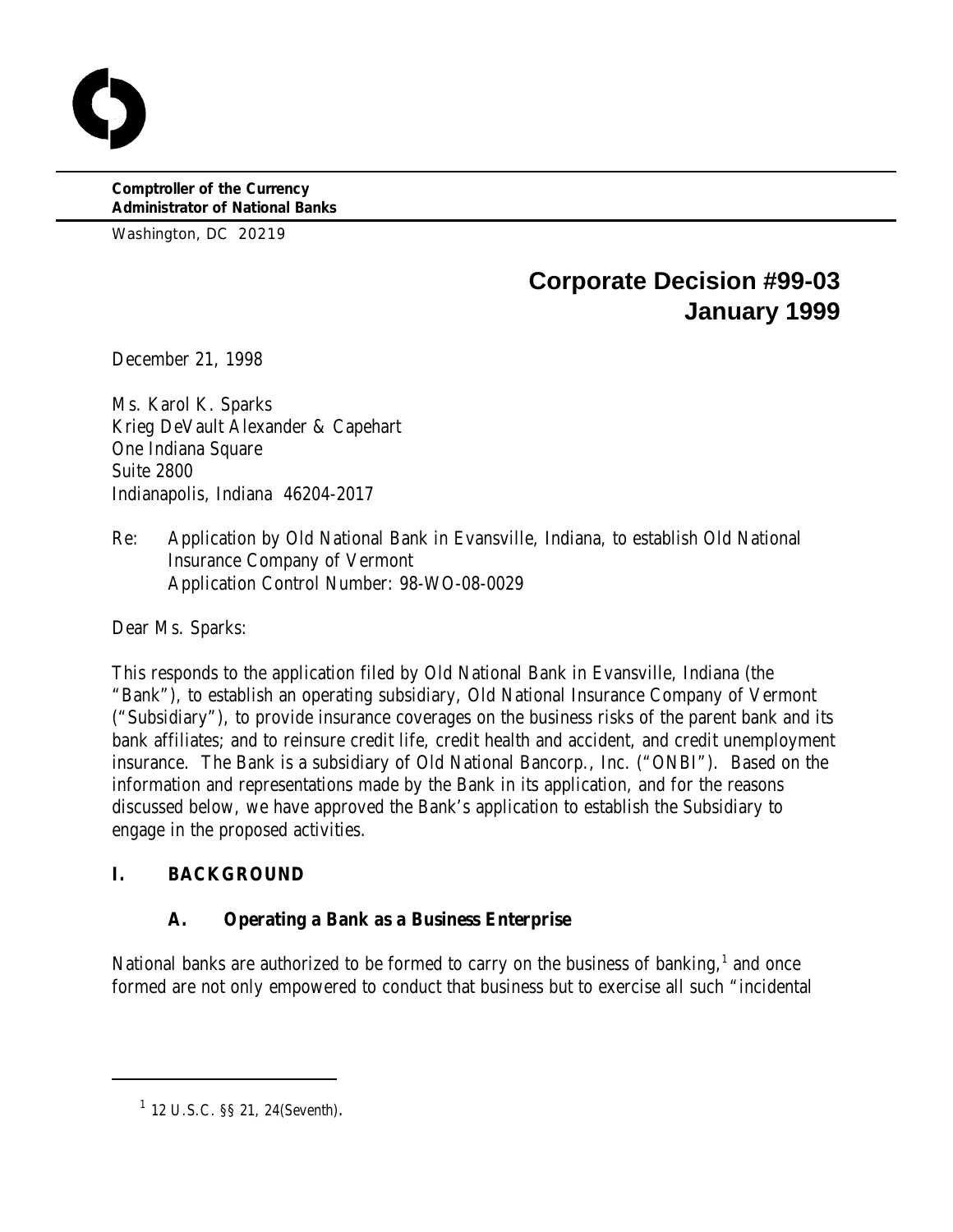powers" as are needed to enable them to conduct the banking business.<sup>2</sup> For example, as part of the "business of banking" a national bank is specifically permitted to acquire and hold property "necessary for its accommodation in the transaction of its business."<sup>3</sup> National banks are also authorized to make contracts, $4$  sue and be sued as fully as natural persons,  $5$  and elect or appoint directors. $6$  The board of directors of the bank may appoint presidents, vice presidents, cashiers, and other officers; define their duties; require bonds of them, and dismiss these officers at will and appoint others to fill their places.<sup>7</sup>

#### **B. The Risks Associated with Operating a Bank as a Business Enterprise**

In connection with operating the "business" of a bank, *e.g.*, owning property, bringing and defending against suits related to the bank's business, and hiring and managing employees, a national bank assumes certain risks associated with its business. Similar to any other business organization, the bank must manage these risks. The OCC assesses banking risk relative to its impact on capital and earnings, and has defined nine categories of risk for bank supervision purposes. These categories of risk are: credit, interest rate, liquidity, price, foreign currency translation, transaction, compliance, strategic, and reputation.<sup>8</sup> The risks associated with operating the "business" of a bank primarily are transaction and compliance risks. Examples of these types of risks include losses from damage to the bank's property; losses in connection with suits resulting from injury or death of both employees and the public, suits alleging official misconduct, and individual or class action suits alleging mistreatment or the violation of laws or regulations; and losses resulting from the loss of key personnel.

The OCC defines "transaction risk," which also is referred to as "operating" or "operational risk," as the risk to earnings and capital arising from fraud, error, and the inability to deliver products or services, maintain a competitive position, and manage information.<sup>9</sup> Risk is

<sup>3</sup> 12 U.S.C. § 29(First). *See also* 12 C.F.R. § 7.1000.

 $4$  12 U.S.C. § 24(Third).

 $5$  12 U.S.C. § 24(Fourth).

 $6$  12 U.S.C. § 24(Fifth).

*Id*. 7

<sup>8</sup> See Comptroller's Handbook, Large Bank Supervision (July 1998); *see also* Comptroller's Handbook, Bank Supervision Process (April 1996).

<sup>9</sup> See Comptroller's Handbook, Large Bank Supervision, *supra*, at 74; Comptroller's Handbook, Bank Supervision Process*, supra*, at 20.

 $2$  12 U.S.C. § 24(Seventh).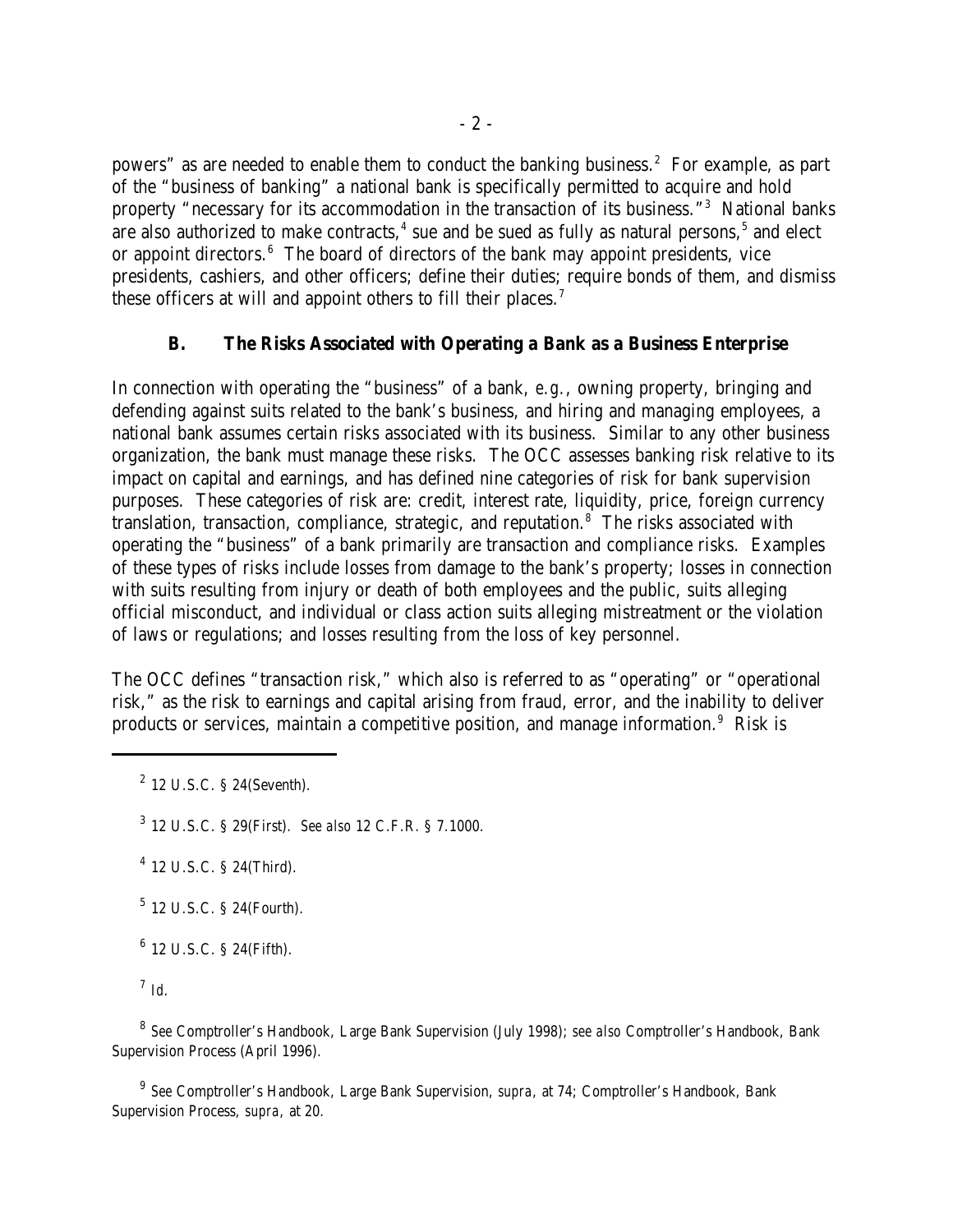inherent in efforts to gain strategic advantage, and in the failure to keep pace with changes in the financial services marketplace. Transaction risk encompasses: product development and delivery, transaction processing, systems development, computing systems, complexity of products and services, and the internal control environment.

The OCC defines "compliance risk" as the risk to earnings or capital arising from violations of, or noncompliance with, laws, regulations, prescribed practices, internal policies and procedures, or ethical standards.<sup>10</sup> Compliance risk can lead to diminished reputation, reduced franchise value, limited business opportunities, reduced expansion potential, and lack of contract enforceability. Specifically, this risk includes exposure to litigation from all aspects of banking and blends into operational risk.

Banks effectively assume these operational risks since they are a component -- an unavoidable aspect -- of conducting a banking business. To manage these risks, a bank may purchase insurance,  $\frac{11}{11}$  assume the risks directly, or transfer these risks to a subsidiary or affiliate. Several factors may influence a bank's decision to purchase insurance coverage or to selfinsure: the cost of coverage versus the probability of the occurrence of a loss; the cost of coverage versus the size of the loss of each occurrence; and the cost of coverage versus the cost of correcting a situation that could result in a loss.

As discussed below, inherent in the power of national banks to carry on a "business" under 12 U.S.C. § 24(Seventh), is the authority to assume risks associated with operating a bank. Thus, the business of banking necessarily includes the presence of those risks as well as the ability to manage them to the bank's best advantage.

## **C. The Proposed Insurance Activities**

Under the proposal, the Bank will establish the Subsidiary as a captive insurance company authorized to provide insurance coverages exclusively on the risks of the Bank and its bank affiliates. The Subsidiary will be established in the State of Vermont and will be subject to applicable Vermont insurance laws and regulations, including capital and reserve requirements.<sup>12</sup> The Subsidiary also will be subject to requirements under Vermont law that restrict captive insurance companies to writing coverages for the parent company and its

<sup>&</sup>lt;sup>10</sup> See Comptroller's Handbook, Large Bank Supervision, *supra*, at 77; Comptroller's Handbook, Bank Supervision Process, *supra*, at 21.

 $11$  In addition to specialized forms of insurance that banks may require, such as fidelity bond coverage, banks may also need many of the same types of insurance coverages required by any business or individual.

 $12$  Vt. Stat. Ann. tit 8 SS 6004 and 6005.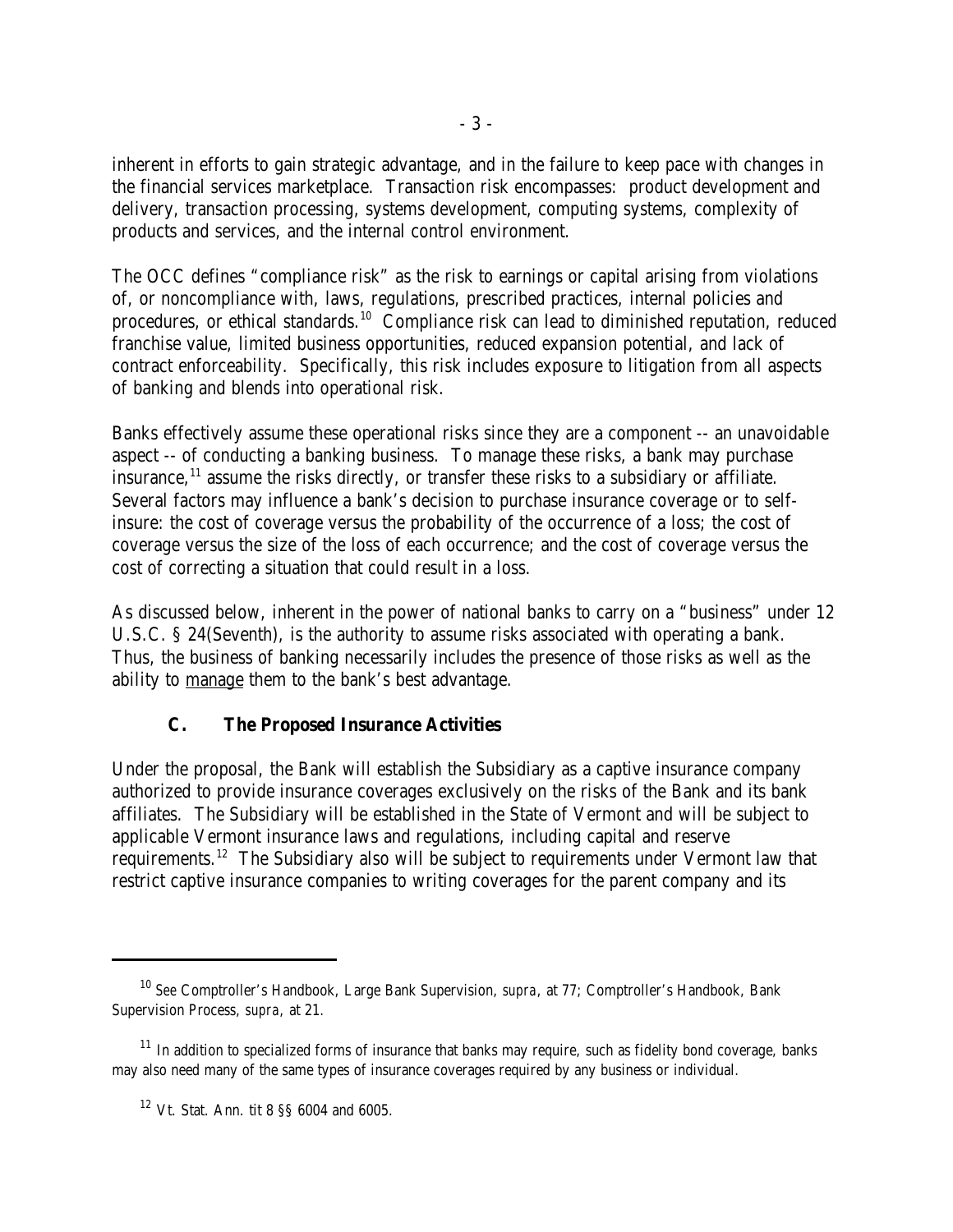affiliates.<sup>13</sup> In addition, the Subsidiary will be issued a restricted license by the Department of Insurance of the State of Indiana limiting the Subsidiary's activities to serving as primary underwriter on non-life insurance policies with its parent and affiliates.<sup>14</sup> Accordingly, the Subsidiary will have no corporate authority in any jurisdiction to extend its underwriting business beyond affiliate risk.

The Subsidiary will primarily reinsure credit-related insurance in connection with loans made by the Bank and affiliated banks.<sup>15</sup> Further, the Subsidiary will insure 1) retentions (deductibles) on lines of property and casualty insurance (including fiduciary coverages) of the Bank and its bank affiliates; 2) other business risks, such as catastrophic loss on buildings utilized by the Bank and its bank affiliates; and 3) errors and omissions insurance on activities of the Bank's affiliates, to the extent the risk is "self-insured." The Subsidiary will reinsure the risks with its current insurance underwriter, except as to some or all of the retention amounts and self-insured amounts currently assumed by the Bank and its bank affiliates. Thus, the Subsidiary will not take on risks under the proposal greater than the risks currently undertaken by the Bank and its affiliates. The decision of ONBI to "self-insure" the risks of loss associated with its banking businesses through the Subsidiary, instead of managing the risks as an operating loss of each of its subsidiary banks, will offer ONBI an important risk management product and enable the Bank to benefit from business efficiencies that are accomplished by the proposed arrangement.

The Bank represents that the Bank and the Subsidiary will identify, measure, monitor and control the risks presented by the proposed self-insurance activities in a manner consistent with the policies that have been developed within ONBI and its affiliates with respect to risks. The Subsidiary will consult with ONB Insurance Group, a subsidiary of an affiliate bank that monitors all of ONBI's insurance needs and policies, in determining appropriate deductibles, self-insured risks and policies in place. In addition, the Bank will be obtaining a feasibility

 $15$  The Subsidiary will initiate its credit life and credit health and accident reinsurance activities through the merger of Indiana Old National Insurance Company ("IONIC"), a credit life insurance company subsidiary of ONBI, into the Subsidiary. In addition, the Subsidiary will be authorized to reinsure credit unemployment insurance. IONIC reinsures credit life and credit health and accident insurance related to extensions of credit by its affiliates in accordance with, and pursuant to, approval of the Board of Governors of the Federal Reserve System under section 4(c)(8) of the Bank Holding Company Act of 1956, as amended, and regulations promulgated thereunder and currently codified as Section 225.28(11)(i) of Regulation Y.

 $13$  Vt. Stat. Ann. tit 8 § 6001(12).

 $14$  The Bank represents that the Vermont Department of Insurance will not permit a captive insurance company of this type to underwrite life, accident or health coverages for the bank or its affiliates. The Subsidiary will comply with this restriction.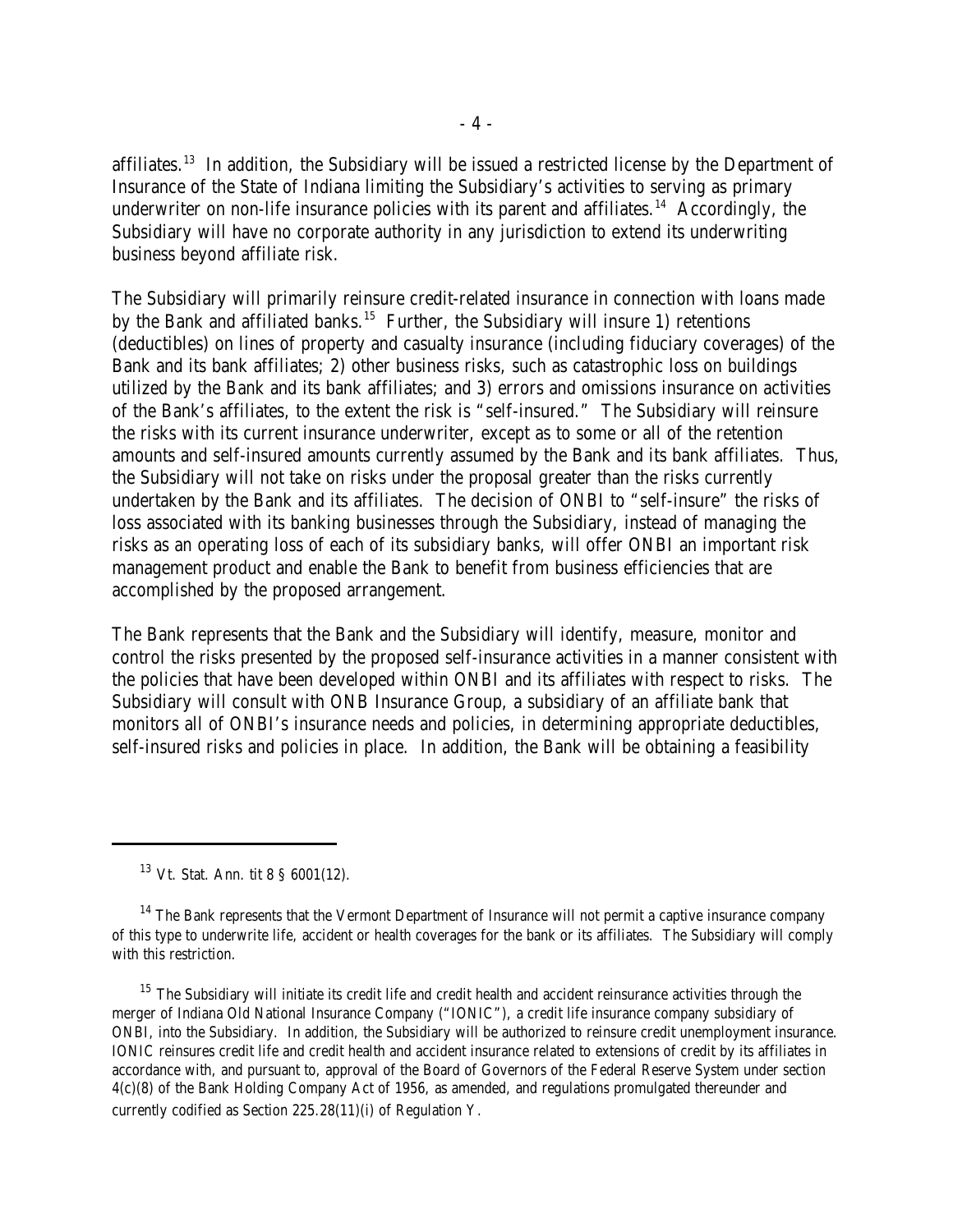study prepared by a qualified actuary to support the premiums the Subsidiary will charge its insureds. 16

All of the Subsidiary's management information function systems will be performed by J&H Marsh and McLennan ("J&H"), which the Bank has represented is one of the largest managers of captive insurance companies. The reports and financial statements prepared by J&H on behalf of the Subsidiary will provide specific information as to the amount of gross captive risk, and compliance with specific requirements including the Subsidiary's required reserves.

#### **II. LEGAL ANALYSIS**

National banks have long been recognized to have broad authority to underwrite, reinsure, and sell as agent, credit-related insurance products.<sup>17</sup> In addition, as discussed below, the proposed self-insurance activities are part of, or incidental to, the business of banking. A national bank may establish or acquire an operating subsidiary to conduct, or may conduct in an existing operating subsidiary, activities that are part of or incidental to the business of banking, pursuant to 12 U.S.C. § 24(Seventh), and other activities permissible for national banks or their subsidiaries under other statutory authority.<sup>18</sup> Since we conclude that the proposed selfinsurance activities are permissible for a national bank, they are therefore permissible for a national bank's operating subsidiary as well.

 $18$  12 C.F.R. § 5.34(d)(1).

 $16$  The feasibility study will also address the financial viability of the Subsidiary under an adverse loss scenario. In preparing the feasibility study, the Bank represents that the actuary, working with representatives of ONBI, will examine the historical loss experience of the Bank and its affiliates for the proposed coverages; and provide estimates of expected future losses for the proposed coverages.

*See* Corporate Decision No. 98-28 (May 11, 1998) **(**authorizing Fleet National Bank's application to establish <sup>17</sup> operating subsidiaries to underwrite and reinsure credit life insurance, credit disability insurance, and involuntary unemployment insurance sold to customers that borrow from the bank and its lending subsidiaries); Corporate Decision No. 97-92 (October 17, 1997) (authorizing Bank of America's application to establish an operating subsidiary to underwrite and reinsure credit disability and involuntary unemployment insurance sold to customers that borrow from the bank's lending affiliates); Interpretive Letter No. 812, *reprinted in* [Current Transfer Binder] Fed. Banking L. Rep. (CCH) ¶ 81-260 (December 29, 1997) (authorizing the sale, as agent, of credit-related crop insurance); Letter dated March 31, 1995 (unpublished) (authorizing reinsurance of credit-related involuntary unemployment, life, and disability insurance); Letter dated June 17, 1993 (unpublished) (authorizing the sale, as agent, of credit-related mechanical breakdown insurance); Letter dated June 3, 1986 (unpublished) (authorizing the sale, as agent, of credit-related vendors double interest insurance); Interpretive Letter No. 283, *reprinted in* [1983- 1984 Transfer Binder] Fed. Banking L. Rep. (CCH) ¶ 85,447 (March 16, 1984) (authorizing the sale, as agent, of credit-related life, disability, involuntary unemployment, and vendors single interest insurance); Interpretive Letter No. 277, *reprinted in* [1983-1984 Transfer Binder] Fed. Banking L. Rep. (CCH) ¶ 85,441 (December 13, 1983) (authorizing underwriting and reinsurance of credit-related life insurance); *see also* 12 C.F.R. Part 2 (Sales of Credit Life Insurance); *IBAA v. Heimann*, 613 F.2d 1164 (D.C. Cir. 1979), *cert. denied*, 449 U.S. 823 (1980) (confirming the OCC's authority to adopt its credit life insurance regulation at 12 C.F.R. Part 2).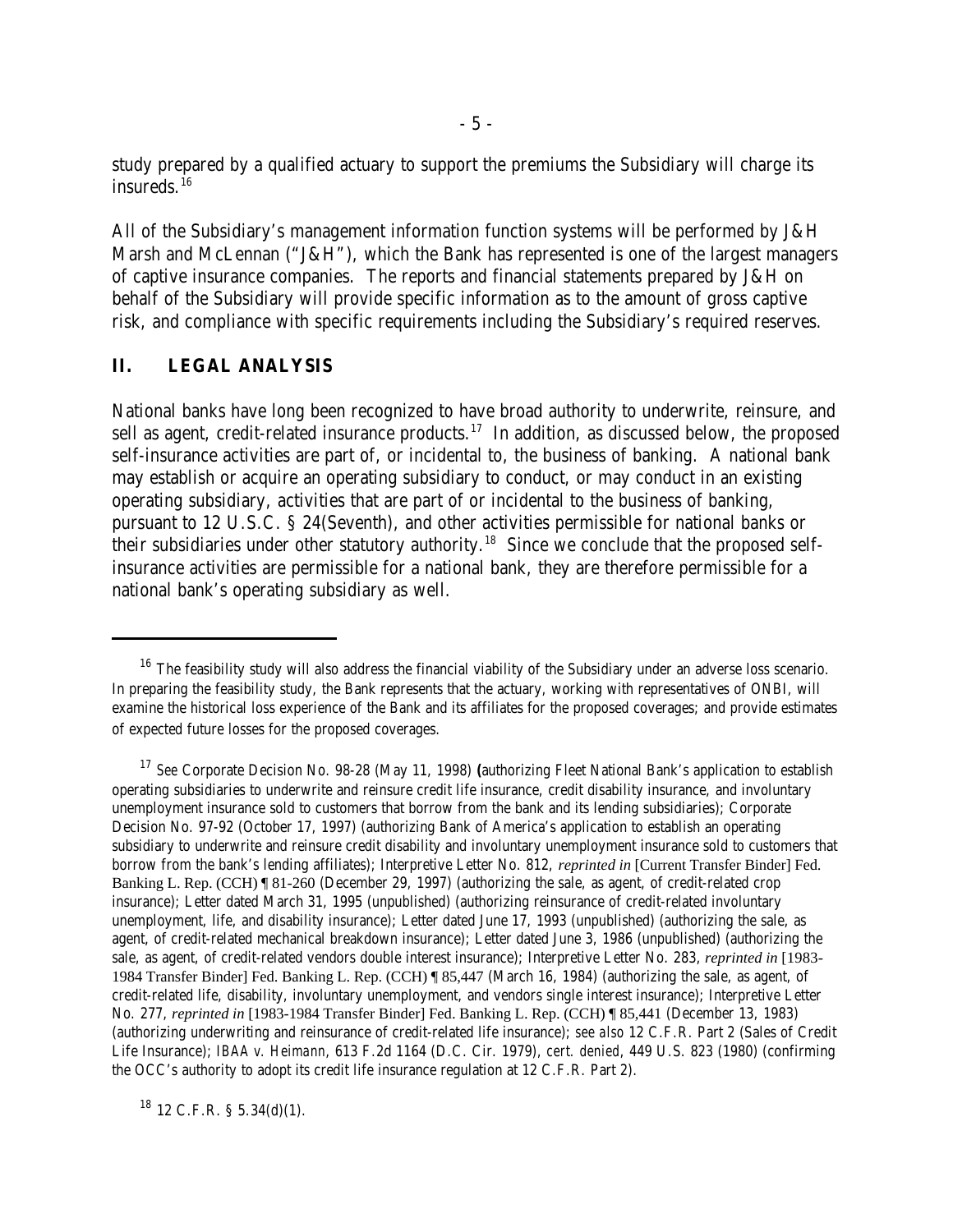#### **A. The "Business of Banking"**

Judicial cases reflect three general principles used to determine whether an activity is within the scope of the "business of banking": (1) is the activity functionally equivalent to or a logical outgrowth of a recognized banking activity; (2) would the activity respond to customer needs or otherwise benefit the bank or its customers; and (3) does the activity involve risks similar in nature to those already assumed by banks.<sup>19</sup>

## **1. Functionally Equivalent to or a Logical Outgrowth of Recognized Banking Functions**

Pursuant to 12 U.S.C. § 24(Seventh), a national bank is authorized generally to conduct the business of banking. Inherent within this authority is the ability, similar to any other company, to assume the risks of loss associated with operating its banking business, and to seek to manage and control those risks to the bank's best advantage. As previously discussed, those risks may include losses from damage to the bank's property; losses in connection with suits resulting from injury or death of both employees and the public, suits alleging official misconduct, and individual or class action suits alleging mistreatment or the violation of laws or regulations; and losses resulting from the loss of key personnel.

The responsibility for controlling operational risks is generally left with bank management, who have many options in managing a particular risk.<sup>20</sup> Banks may manage risks of a banking business by purchasing insurance covering potential losses or may retain these risks by not purchasing insurance or purchasing limited coverages. Through the proposed self-insurance arrangements, the Subsidiary will retain risks that could similarly be retained by the Bank by not purchasing insurance. These self-insurance activities thus are functionally equivalent to or a logical outgrowth of the Bank's authority to assume the risk of loss associated with conducting a banking business, and are part of the business of banking pursuant to 12 U.S.C. § 24(Seventh).

The Bank also proposes to reinsure its insurance coverages so that it will achieve the same risk exposures it currently holds through the purchase of insurance. At present, the Bank does not insure deductibles and manages the risk of loss (*i.e.*, self-insures) on the described activities of the Bank and its bank affiliates. Through the proposed reinsurance arrangements, the Bank will retain these same risks, and transfer other risks to its current insurance underwriter.

*See*, *e.g.*, *Merchants' Bank v. State Bank*, 77 U.S. 604 (1871); *M & M Leasing Corp. v. Seattle First* <sup>19</sup> *National Bank*, 563 F.2d 1377, 1382 (9th Cir. 1977), *cert. denied*, 436 U.S. 956 (1978); *American Insurance Association v. Clarke*, 865 F.2d 278, 282 (2d Cir. 1988).

<sup>&</sup>lt;sup>20</sup> See Comptroller's Handbook, Large Bank Supervision (July 1998); Comptroller's Handbook, Bank Supervision Process (April 1996).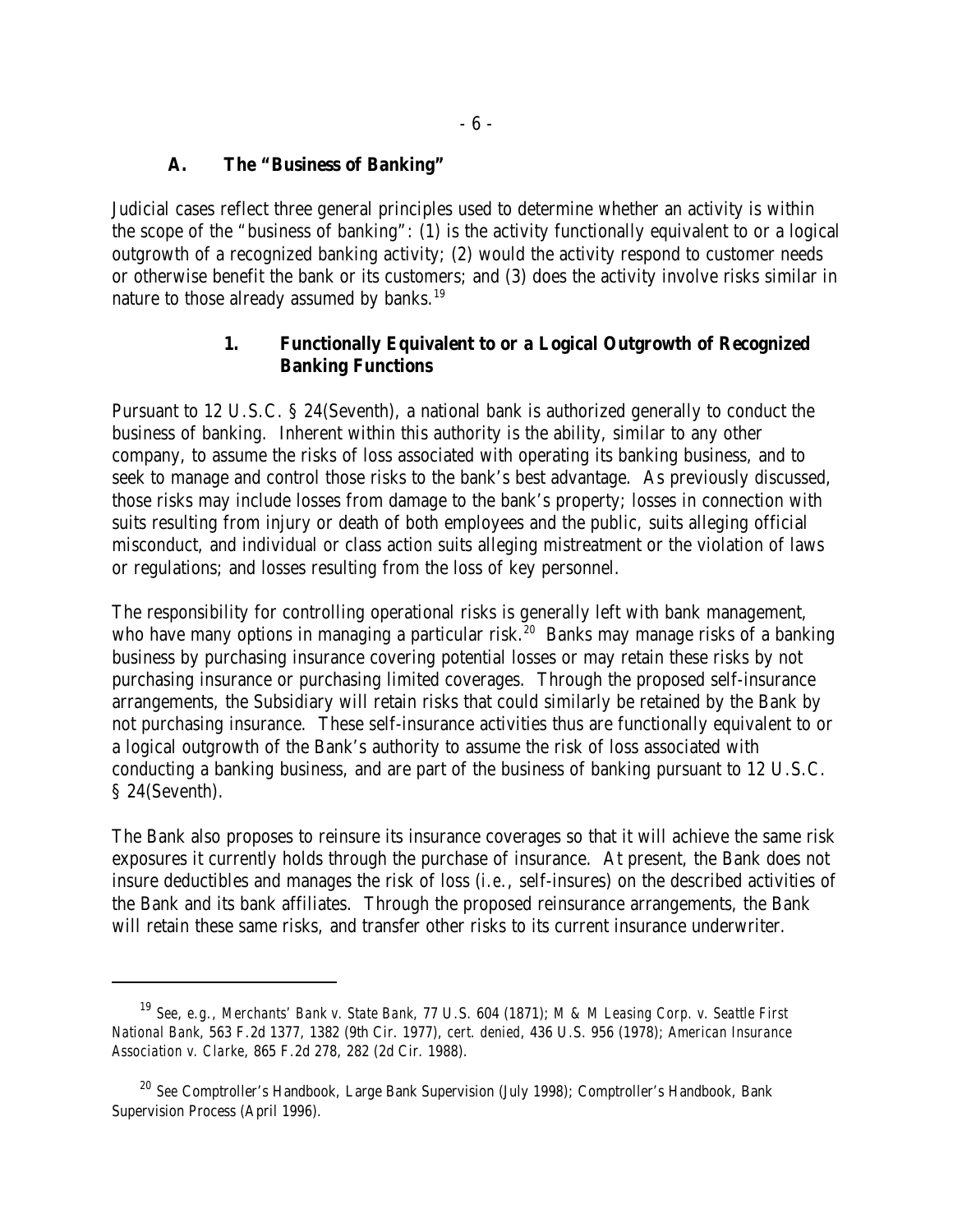Thus, the proposed self-insurance and reinsurance arrangements are functionally equivalent to and a logical outgrowth of existing insurance and *de facto* self-insurance arrangements. The Subsidiary may assume risks arising from operating a banking business from both its parent and bank affiliates. As discussed above, each of the affiliated banks separately has the authority to self-insure risks arising from its banking operations. Each bank also may transfer those risks to a subsidiary to manage its risk exposure.<sup>21</sup> Similarly, each bank or its subsidiary may assume risks arising from banking operations from affiliates for a fee and establish reserves to cover potential losses.<sup>22</sup> Since a bank and its bank affiliates are separately able to assume the risks arising from their banking business, and since bank affiliates may transfer these business risks to one another, consolidating these risks within a national bank subsidiary is permissible. Consolidation is simply a business decision to take advantage of the benefits of a centralized operation.<sup>23</sup>

<sup>22</sup> See Letter from James M. Kane, District Counsel, to Ballard W. Cassady, Jr. (June 8, 1988) (unpublished) (permitting national banks to participate in the ownership of a captive insurance company to provide officers liability and financial institution bond coverage); Letter from Larry A. Mallinger, Senior Attorney, to James R. Cameron (March 13, 1987) (unpublished) (permitting national banks to participate in a nonassessable mutual captive insurance company to provide directors' and officers' liability insurance); Letter from Richard V. Fitzgerald, Chief Counsel, to John J. Gill (October 22, 1986) (unpublished) (permitting national banks to participate in a nonassessable mutual, not-for-profit insurance company as policyholders, in order to obtain insurance protection for themselves and their management, although the policyholder banks were also considered insurers as well as insureds). *See also* Corporate Decision No. 97-92 (October 17, 1997) (permitting Bank of America to self-insure the safe deposit box liability insurance of the bank and its affiliates in the safe deposit business); OCC Bulletin 96-51 (September 20, 1996) on Bank Purchases of Life Insurance, Guidelines for National Banks (As an alternative to purchasing corporate-owned life insurance, a bank may choose to self-insure against the risk of potential loss arising from the untimely death of a "key-person.").

 $23$  Corporate Decision No. 97-92 (October 17, 1997).

 $21$  We note that the OCC has, on many occasions, permitted national banks to perform services for affiliates. *See* Interpretive Letter No. 513, *reprinted in* [1990-1991 Transfer Binder] Fed. Banking L. Rep. (CCH) ¶ 83,215 (June 18, 1990) ("Allowing a bank holding company to consolidate servicing operations in a single entity permits all of the banks in the holding company to enjoy economies of scale in obtaining the services."). *See also* Corporate Decision No. 97-92 (October 17, 1997) (permitting Bank of America to establish a subsidiary to selfinsure the safe deposit box liability insurance of the bank and its affiliates in the safe deposit business); Interpretive Letter No. 493, *reprinted in* [1989-1990 Transfer Binder] Fed. Banking L. Rep. (CCH) ¶ 83,078 (November 22, 1989) (a national bank may establish a subsidiary to provide deposit account services to an affiliated national bank); and Interpretive Letter No. 398, *reprinted in* [1988-1989 Transfer Binder] Fed. Banking L. Rep. (CCH) ¶ 85,622 (September 28, 1987) (a bank holding company may consolidate security and guard services in a subsidiary of a national bank). We also note that bank holding companies are authorized to furnish services to, or perform services for, their affiliates under section  $4(c)(1)(C)$  of the Bank Holding Company Act of 1956, as amended. 12 U.S.C. § 1843(c)(1)(C). The Board of Governors of the Federal Reserve System has specifically authorized bank holding companies to underwrite insurance coverages, including property and casualty insurance, for affiliates under this authority. 12 C.F.R. § 225(b)(2)(ix); *see also* Letter dated April 12, 1995, from J. Virgil Mattingly, Jr., General Counsel, to Michael Briggs, permitting Barnett Banks, Inc., to organize a wholly-owned subsidiary to engage in underwriting commercial general liability, automobile liability, workers compensation, property, and bankers' transportation coverages on the risks of the bank holding company and its subsidiaries.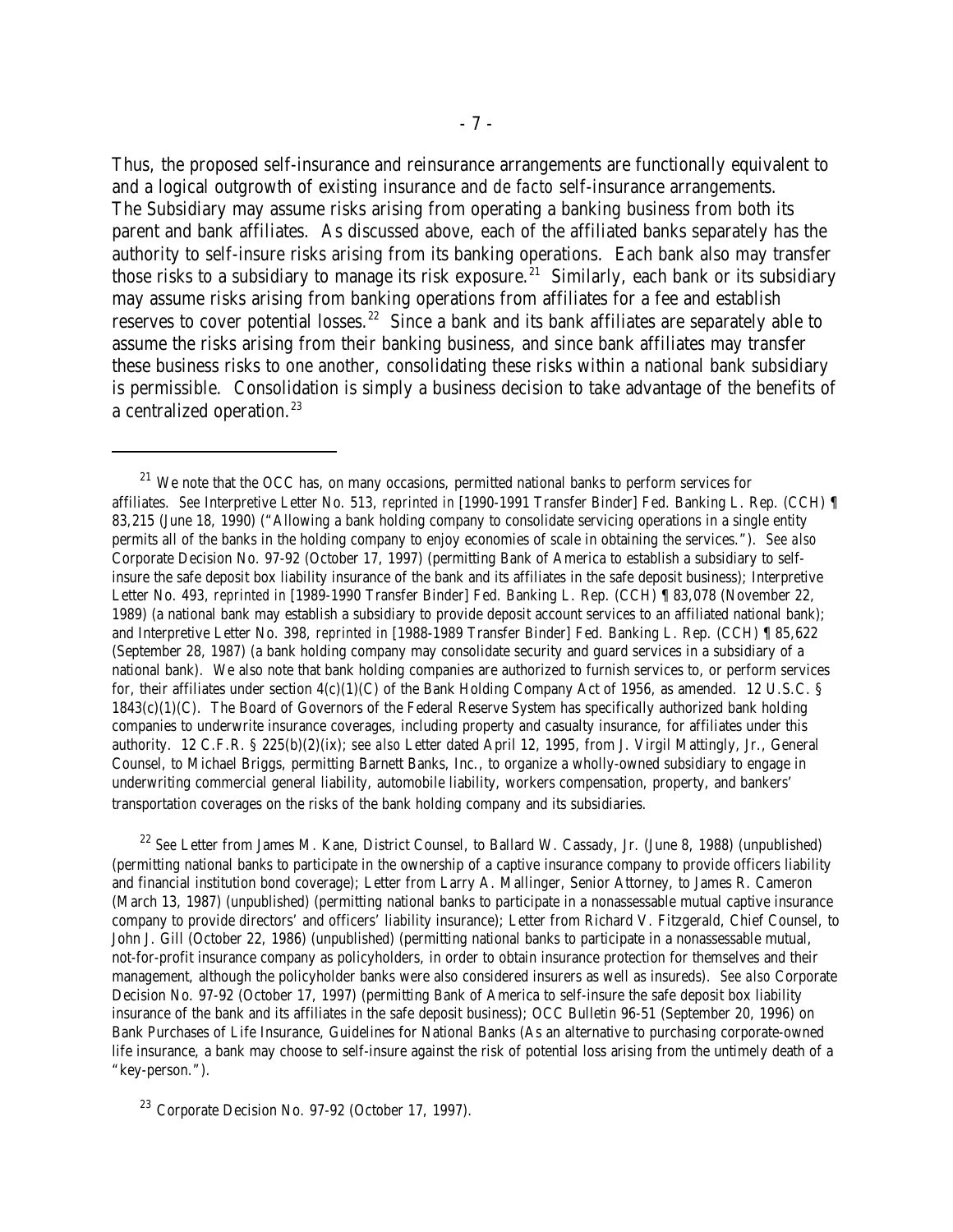The proposed self-insurance activities are similar to other self-insurance activities approved by the OCC for national bank subsidiaries. For example, the OCC has authorized a national bank subsidiary to underwrite and reinsure safe deposit box liability insurance for the bank and its affiliates engaged in the safe deposit box business.<sup>24</sup> The OCC's rationale for authorizing this activity was that self-insurance through the subsidiary is a way for the bank organization to pool the risks of the safe deposit business, and is essentially an internal risk management function that is being centralized for risk management efficiencies.<sup>25</sup> Thus, the fact that the banking companies had chosen for business reasons to consolidate this activity in a single bank subsidiary, did not limit the subsidiary's authority to engage in the proposed self-insurance activity. Similarly, as discussed above, the Bank may choose for business reasons to selfinsure bank operating risks through the Subsidiary, rather than through each affiliate individually.

### **2. Respond to Customer Needs or Otherwise Benefit the Bank or its Customers**

As discussed above, the responsibility for controlling operating risks is generally left with bank management, who have many options in managing a particular risk. Banks may manage these risks by purchasing insurance covering potential losses or may retain these risks by not purchasing insurance or purchasing limited coverages. The proposed self-insurance activities benefit the Bank and its Subsidiary because they enable the Bank and the Subsidiary to manage the risks in the banking business and to obtain new business efficiencies. The Subsidiary's involvement in these activities benefit the Bank by providing a more efficient risk management mechanism for the Bank's own business. It may also expand the options of the Bank and its bank affiliates in choosing their insurance coverages.

# **3. Risks Similar in Nature to Those Already Assumed by National Banks**

The risk assumed by a bank when it underwrites insurance for its own business or for its affiliates is essentially the same type of risk a bank already assumes in its banking business. The OCC has previously recognized that a national bank may insure for itself the risks inherent

<sup>&</sup>lt;sup>24</sup> Id.; see also OCC Bulletin 96-51 (September 20, 1996) on Bank Purchases of Life Insurance, Guidelines for National Banks (As an alternative to purchasing corporate-owned life insurance, a bank may choose to self-insure against the risk of potential loss arising from the untimely death of "key-person.").

<sup>&</sup>lt;sup>25</sup> See Corporate Decision No. 97-92 (October 17, 1997).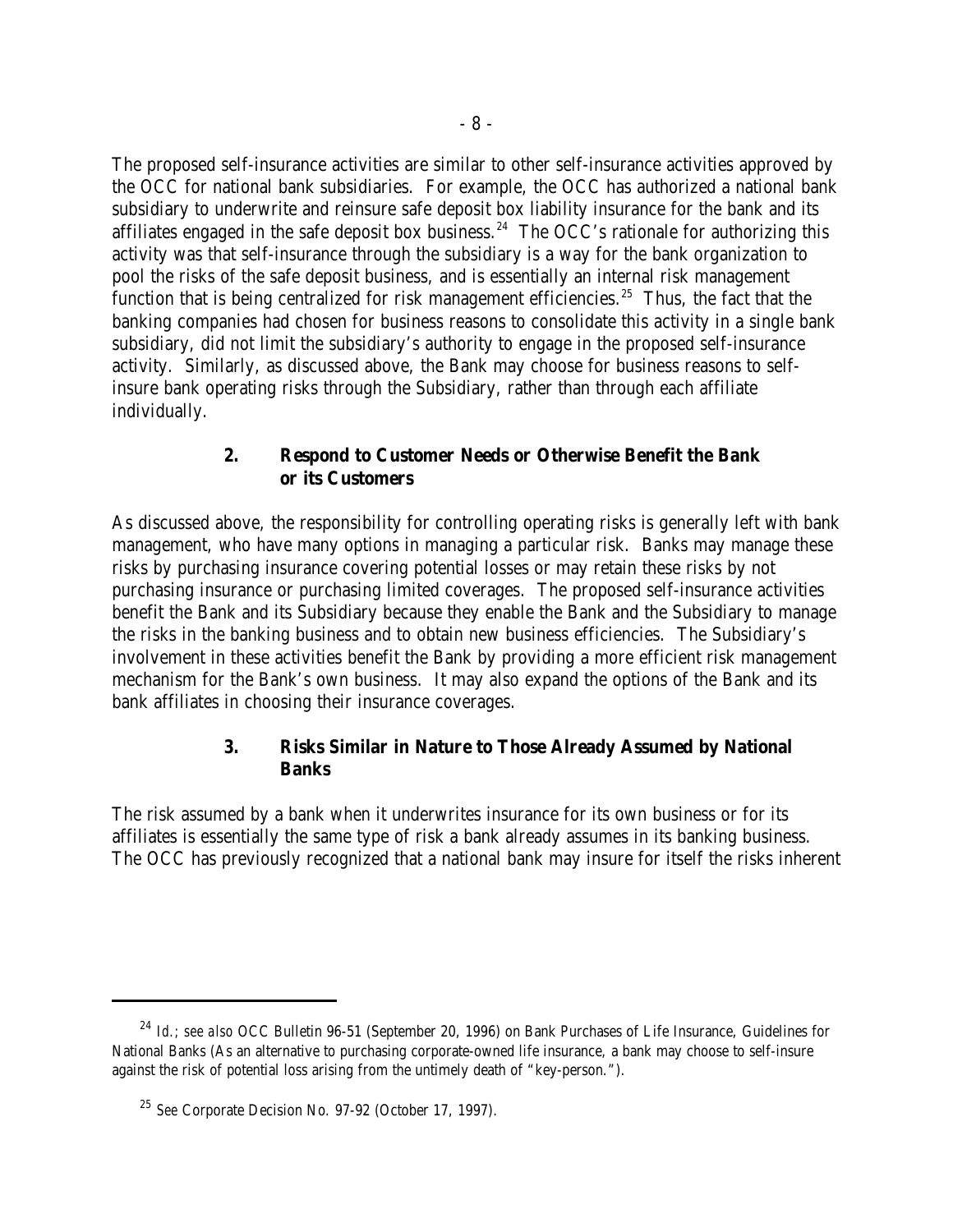in its business. <sup>26</sup> In this case, the Bank will be transferring its own and its bank affiliates' risks to the Subsidiary.

Moreover, the Subsidiary will be reinsuring the risks with the Bank's current insurance underwriter, except as to some or all of the retention amounts and self-insured amounts currently assumed by the Bank and its bank affiliates. Thus, the proposed arrangements do not alter the nature of the risks involved, because the Subsidiary will not take on risks under the proposal different than the risks currently undertaken by the Bank and its affiliates.

# **B. The "Incidental to Banking" Analysis**

While we conclude that national banks have the power, as part of their power to carry on a general banking business, to undertake the proposed self-insurance activities as part of the business of banking, even if that authority were not sufficient, the proposed activities clearly qualify as authorized by being incidental to the bank's banking business.

In *NationsBank of North Carolina, N.A. v. Variable Annuity Life Insurance Co.*<sup>27</sup> the Supreme Court expressly held that the "business of banking" is not limited to the enumerated powers in 12 U.S.C. § 24(Seventh), but encompasses more broadly activities that are part of the business of banking.<sup>28</sup> The *VALIC* decision further established that banks may engage in activities that are "incidental" to the enumerated powers as well as to the broader business of banking as a whole.

Before *VALIC*, the standard often considered in determining whether an activity was incidental to banking was the one advanced by the First Circuit Court of Appeals in *Arnold Tours, Inc. v. Camp.*<sup>29</sup> The *Arnold Tours* standard defined an incidental power as one that is "convenient or useful in connection with the performance of one of the bank's established activities pursuant to its express powers under the National Bank Act."<sup>30</sup> The *VALIC* decision, however, has established that the *Arnold Tours* formula provides that an incidental power includes one that is

<sup>28</sup> *Id.* at 258, n.2.

472 F.2d 427 (1st Cir. 1972) ("*Arnold Tours*"). <sup>29</sup>

<sup>30</sup> Id. at 432 (emphasis added). Even prior to *VALIC*, the *Arnold Tours* formula represented a narrow interpretation of the "incidental powers" provision of the National Bank Act. *See* Interpretive Letter 494, *reprinted in* [1989-1990 Transfer Binder] Fed. Banking L. Rep. (CCH) ¶ 83,083 (December 20, 1989).

*See* Interpretive Letter No. 544, *reprinted in* [1990-1991 Transfer Binder] Fed. Banking L. Rep. (CCH) ¶ <sup>26</sup> 83,256 (February 14, 1991) ("[I]n general, participation in self-insurance plans is a permissible activity for national banks."). *See also* footnote 21, *supra*.

<sup>&</sup>lt;sup>27</sup> 513 U.S. 251 (1995) ("*VALIC*").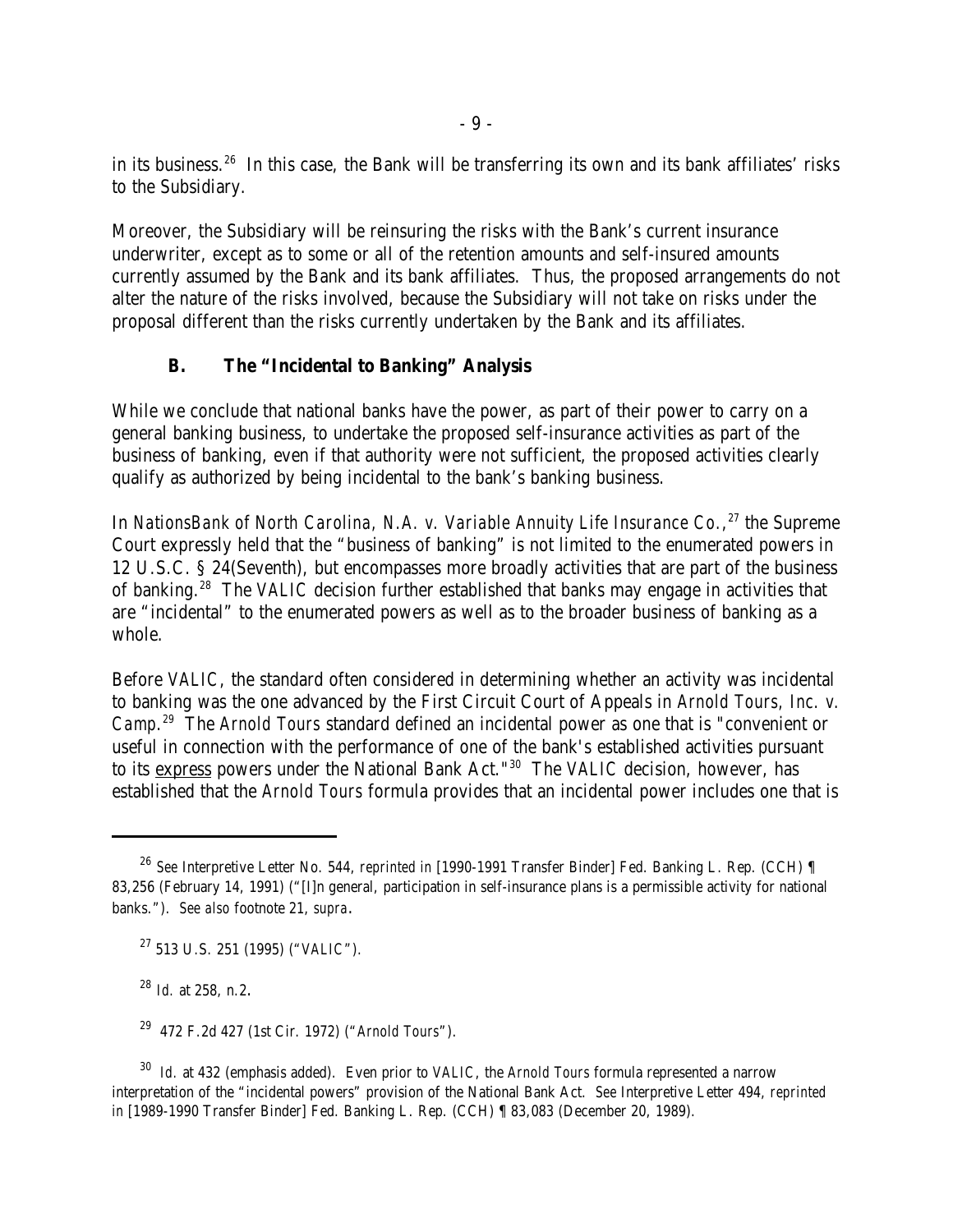"convenient" and "useful" to the business of banking as a whole, as well as a power incidental to the express powers specifically enumerated in 12 U.S.C. § 24(Seventh).

A review of relevant case law indicates that there are at least three broad categories of recognizable activities that are incidental to the performance of the business of banking under 12 U.S.C. § 24(Seventh). The first broad category includes activities "incidental" to operating a bank as a business enterprise. These activities are permissible even though they are not necessarily substantive banking activities. Instead of relating to the delivery of a specific banking product or service, these activities are useful and incidental to the operation of the bank as a business. These types of activities, among others, include hiring employees, issuing stock to raise capital, owning or renting equipment, purchasing the assets and assuming the liabilities of other financial institutions, and borrowing money.<sup>31</sup>

To illustrate, for example, the power to borrow money for operations is not among the powers expressly granted to national banks in 12 U.S.C. § 24(Seventh) nor does it fall within the "business of banking" in the sense that it is a banking activity. While most businesses borrow money, this does not inherently make them banks. Until repealed in 1982, however, a provision in the National Bank Act restricted the scope of permissible borrowing (12 U.S.C. § 82) and, thus, implicitly recognized the power to borrow.<sup>32</sup> Accordingly, the courts uniformly have held that national banks do have the power to borrow funds in order to operate as a business. $33$ 

Thus, these incidental activities are performed, and are permissible powers, not because they relate to "banking" products and services, but because they are necessary, or at least convenient and useful, components of conducting the banking business. Similarly, various federal banking statutes implicitly recognize and regulate business activities of banks as businesses, without deeming it necessary to authorize the activities expressly.<sup>34</sup> These powers are incidental to the general grant of power to conduct a business under section 24(Seventh).

*See, e.g.*, *Wyman v. Wallace*, 201 U.S. 230 (1905) (borrowing is authorized under the statute permitting a <sup>31</sup> national bank to conduct a general banking business);*City Nat'l Bank of Huron v. Fuller*, 52 F.2d 870 (8th Cir. 1931) (holding it permissible for the national bank to purchase the assets and assume the liabilities of another bank).

12 U.S.C.§ 82, *repealed by* Pub. L. 97-320, Title IV, § 402, 96 Stat. 1510 (1982). <sup>32</sup>

*See, e.g., Aldrich v. Chemical Nat'l Bank*, 176 U.S. 618 (1900) (holding it permissible for the national bank <sup>33</sup> to borrow money when necessary for banking business); *Auten v. United States Nat'l Bank of New York*, 174 U.S. 125 (1899) (borrowing money falls under the usual course of legitimate banking business).

<sup>&</sup>lt;sup>34</sup> See, e.g., 12 U.S.C. § 78 (defining persons ineligible to be bank employees); 12 U.S.C. § 83 (putting limitations on national bank's purchase of stock); 12 U.S.C. § 371d (limiting the amount of investment permitted in a bank premises corporation subsidiary); 12 U.S.C. § 371c (defining "affiliates" to include subsidiaries owned by national banks).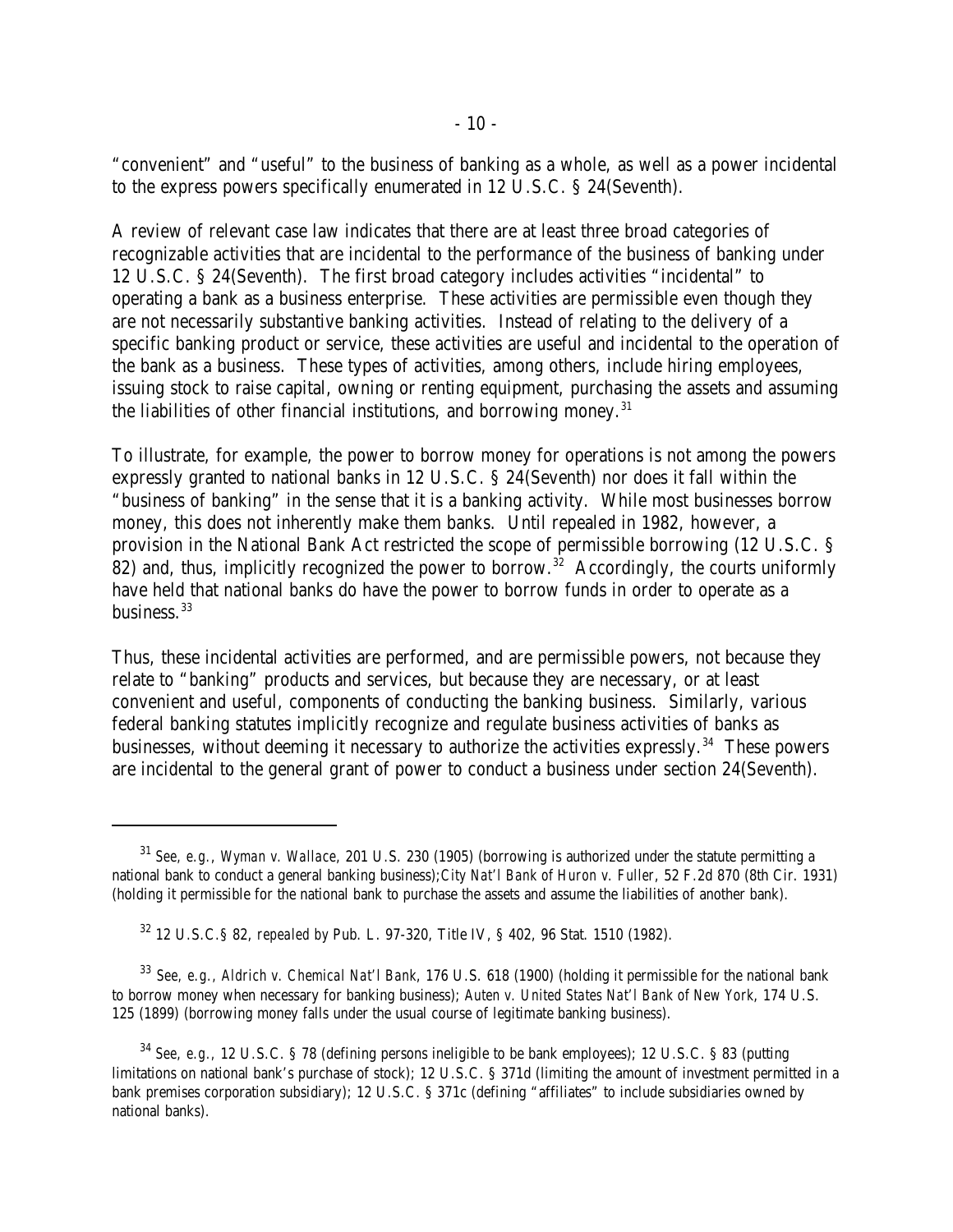The self-insurance activities the Bank proposes qualify as incidental to the business of banking because they facilitate, and are convenient and useful to, the operation of the bank as a business. Further, these types of activities permit management of operational risks to the bank's best advantage by enabling the Bank and the Subsidiary to manage in a new way operating risks that arise from the business aspects of banking. Thus, overall, this approach for meeting the bank's insurance needs will increase business efficiencies for the Bank and is both convenient and useful.

A second broad category of "incidental" activities to the performance of the business of banking optimizes the use and value of a bank's facilities and competencies, and enables the bank to avoid economic waste. Reviewing the scope of national banks' incidental powers authority, courts have determined that, within reasonable limits, certain business-related activities may be incidental to banking when those activities enable a bank to realize gain or avoid loss from activities that are part of, or necessary to, the operation of the bank's banking business.<sup>35</sup> For example, as one court observed: "A national bank may lawfully do many things in securing and collecting its loans, in the enforcement of its rights and the conservation of its property previously acquired, which it is not authorized to engage in as a primary business."<sup>36</sup>

Similarly, the proposed self-insurance activities enable a bank to realize gain or avoid loss from activities that are part of or necessary to its banking business. Insuring coverages on the risks of the Bank and its bank affiliates enable the Bank and ONBI to take advantage of business efficiencies accomplished by conducting the proposed insurance activities. The ability to conduct this activity in a subsidiary of the Bank, instead of in a subsidiary of each affiliated bank, provides ONBI with organizational flexibility that enables ONBI to avail itself of benefits that result from conducting the activity in the most efficient manner, and thereby avoid economic waste.

A third identifiable category involves "incidental" activities that enhance the quality and efficiency of the content or delivery of banking products or services. Case authority holds that

*See, e.g., Morris v. Third Nat'l Bank*, 142 F. 25 (8th Cir. 1905), *cert. denied*, 201 U.S. 649 (1906) <sup>35</sup> ("*Morris*") (national bank securing and collecting on loans lawfully may engage in activities to manage and protect its rights that the bank could not do as a primary business); *Cooper v. Hill*, 94 F. 582 (8th Cir. 1899) (where a national bank owned an abandoned mining property, bank had authority under its incidental powers to expend money to put the property in presentable condition to attract purchasers); *Cockrill v. Abeles*, 86 F. 505 (8th Cir. 1898) (national bank may purchase other undivided interests in property if necessary to manage or dispose of other previously acquired property to better advantage); *First Nat'l Bank v. National Exchange Bank*, 92 U.S. 122 (1875) (compromises to avoid or reduce losses may be necessary for national banks in certain situations).